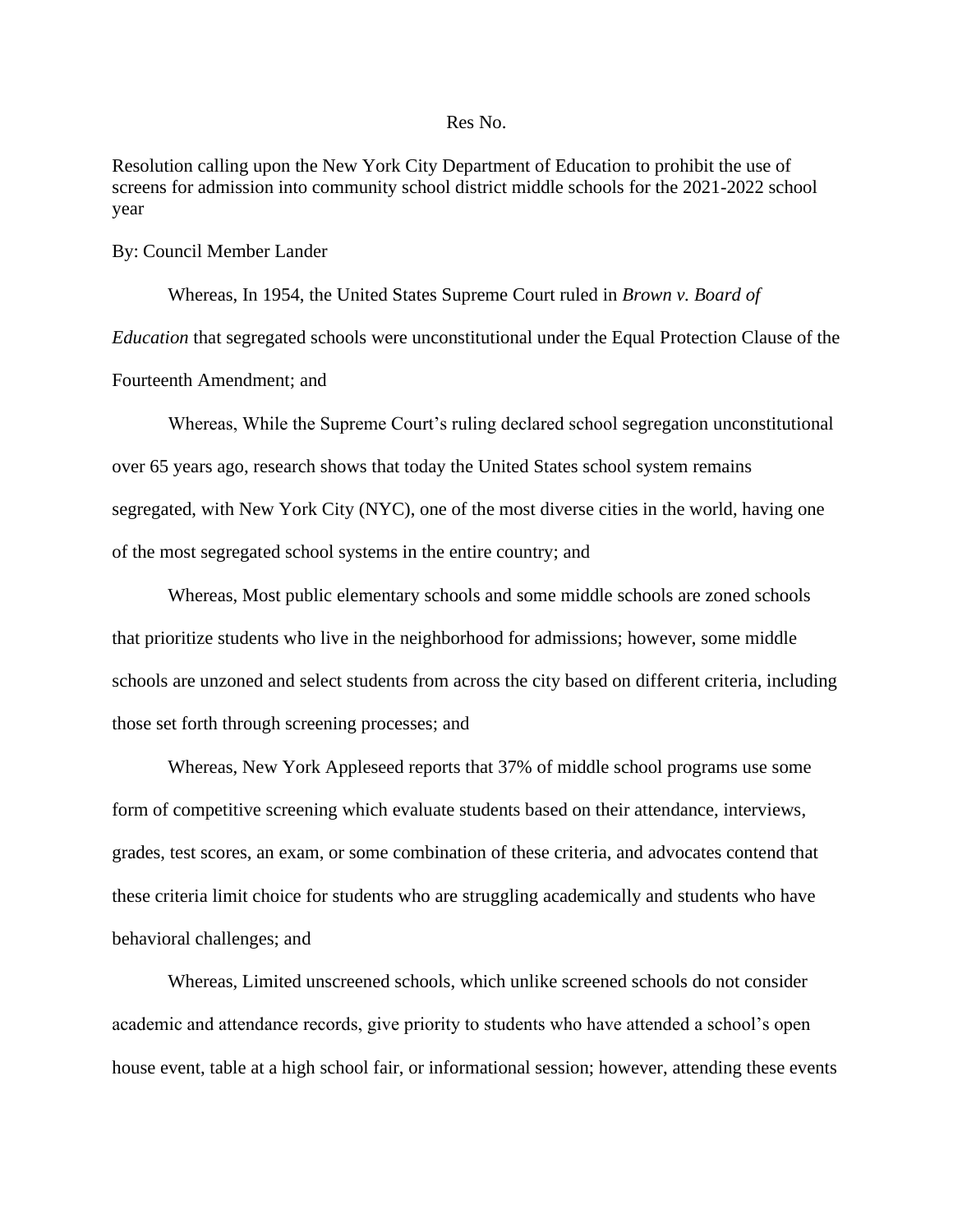may be challenging for parents who work long hours and therefore cannot attend such events with their children; and

Whereas, According to some researchers, such as Gary Orfield of the University of California, Los Angeles, screening processes often perpetuate racial and economic segregation; and

Whereas, The School Diversity Advisory Group reports that Black and Latinx students are disproportionately excluded from screened programs, as well as students with disabilities, English Language Learners and students who qualify for free and reduced priced lunch; and

Whereas, Research shows that schools that are racially and socioeconomically integrated provide a host of academic benefits for students; and

Whereas, According to the Century Foundation, students in integrated schools nationwide have higher average test scores, and a 2016 analysis by Citizens' Committee for Children of New York found that students in integrated schools were more than twice as likely to meet proficiency standards on the English Language Arts exam than students in intensely segregated schools; and

Whereas, The Century Foundation also reports that students in integrated schools are less likely to drop out of school and more likely to enroll in college and that these students benefit from more equitable access to resources, such as highly qualified teachers, better facilities, more challenging courses, and increased funding; and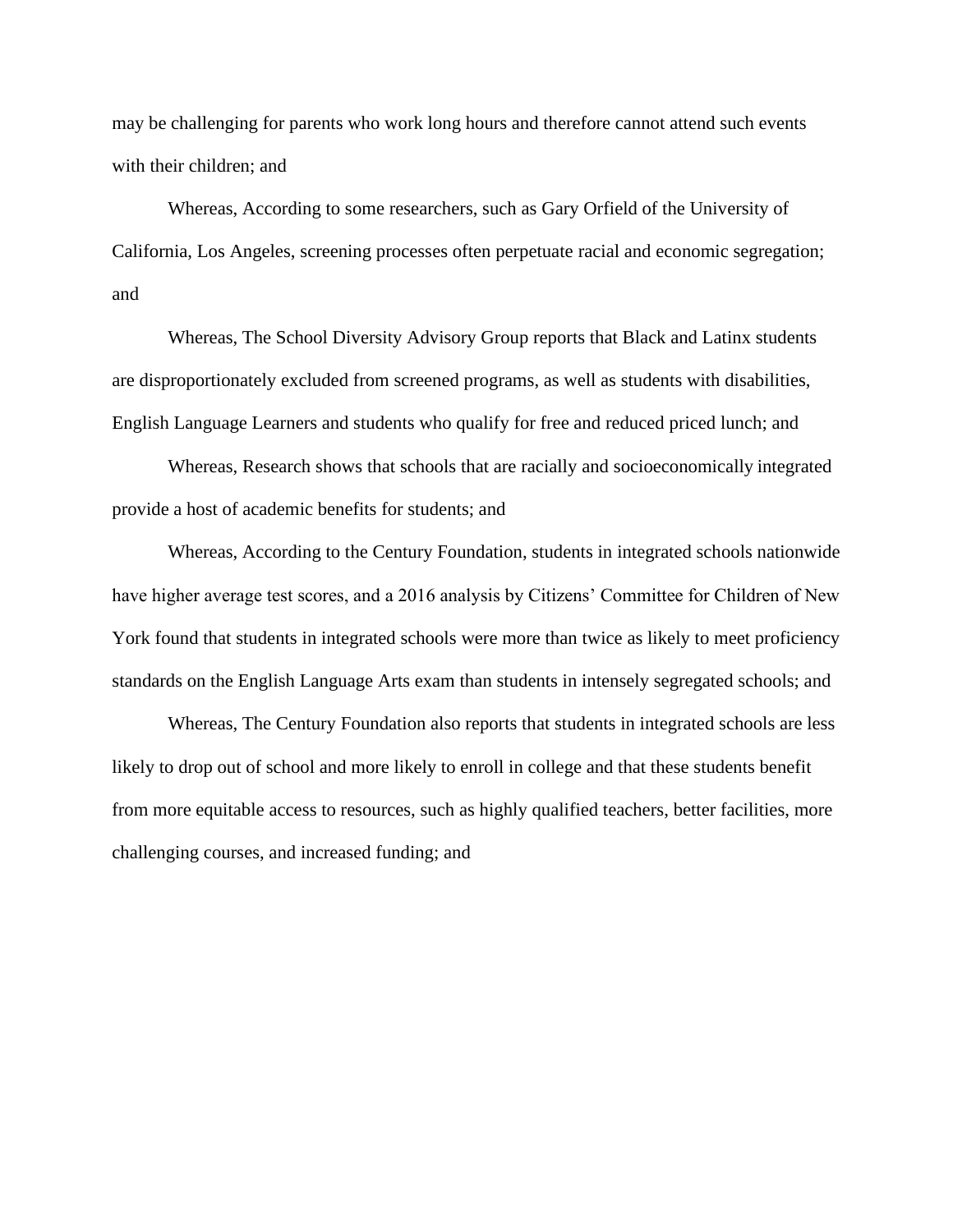Whereas, Recognizing the benefits of school integration, schools and school districts across the city have implemented diversity plans, including District 15, which is the only community school district to eliminate all academic screens for middle school enrollment, opting instead for a lottery system; and

Whereas, In November 2019, the New York Daily News reported that District 15's plan increased diversity with schools like M.S. 51 shifting from 47 percent White during school year (SY) 2018-19 to 28 percent in SY 2019-20, and the percentage of students who were living in temporary housing, experiencing poverty or learning English increasing from 34 percent to 50 percent from SY 2018-19 to SY 2019-20 respectively; and

Whereas, In August 2019, NYC's Department of Education (DOE) announced changes to the middle school and high school admissions process that included reducing admission rounds from two rounds to one round and wait-listing students for schools they list higher on their application than the school that they receive an offer for; and

Whereas, The Department's announcement and plans were silent on how it intended to address the consequences of screened and limited unscreened schools across the school system, and today advocates contend that the implications of the coronavirus pandemic on the education system may exacerbate an already inequitable admissions process; and

Whereas, As reported by The Century Foundation, New York State canceled state exams due to the coronavirus, remote learning has made it challenging for schools to accurately track student punctuality and attendance, and DOE amended its grading policies to include broader categories such as "meets standards," "needs improvement" and "course in progress" in lieu of traditional letter and numerical grades; and